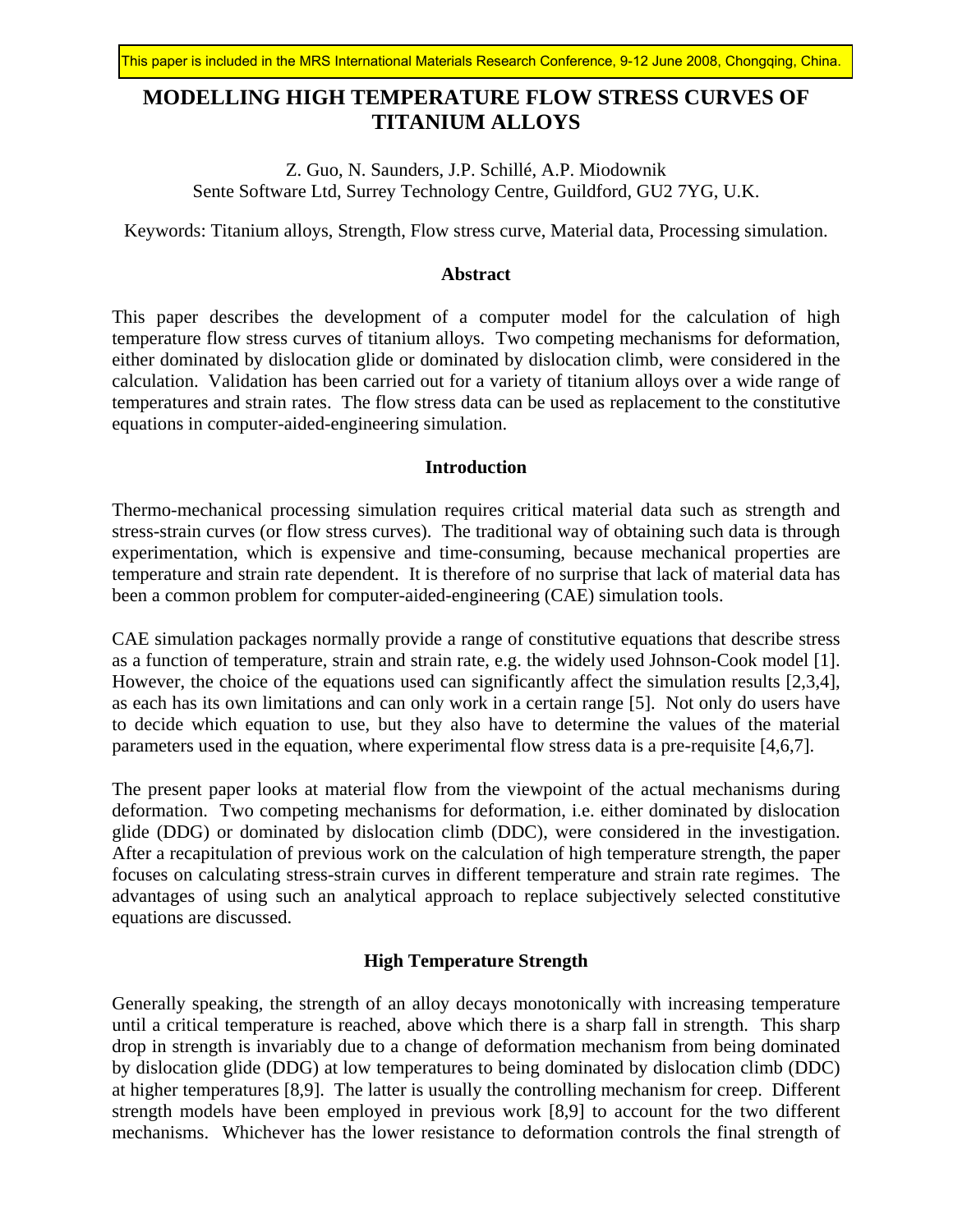

Fig. 1. Comparison between experimental and calculated proof stress for titanium alloy IMI 318 (Ti-6Al-4V).

the alloy. The two regions are clearly shown in Fig. 1, using the 0.2% proof stress vs. temperature  $(\sigma_{0.2} - T)$  plot of an IMI 318 alloy (equivalent to Ti-6Al-4V) as an example. The strain rate used in calculation is taken as  $3.33 \times 10^{-5}$  s<sup>-1</sup> (i.e. 0.002/min). This is the typical value for tensile testing and hereafter will be denoted as  $\dot{\varepsilon}_0$ . The strain corresponding to  $\sigma_{0.2}$  is 0.002, hereafter denoted as <sup>ε</sup>*0*. The calculation of strength at elevated temperatures forms the basis of the following calculation of stress-strain curves.

## **Stress-Strain Curve**

Stress as a result of deformation is dependent on strain rate  $(\dot{\varepsilon})$ , strain  $(\varepsilon)$ , and temperature  $(T)$ , which can be described by the following function:

$$
\sigma = f(\dot{\varepsilon}, \varepsilon, T) \tag{1}
$$

The  $\sigma_{0.2}$ -*T* plot shown in Fig. 1 is a special case of Eq. 1 where  $\dot{\varepsilon}$  and  $\varepsilon$  are fixed as  $\varepsilon_0$  and  $\dot{\varepsilon}_0$ , respectively. The stress-strain ( $\sigma$ - $\varepsilon$ ) curve is another special case of Eq. 1 where  $T$  and  $\dot{\varepsilon}$  are fixed. With the recognition of the switch of mechanism in the  $\sigma_{0.2}$ -*T* plot, one would expect to see such a switch in a  $\sigma$ - $\varepsilon$  curve as well. This is schematically shown in Fig. 2, where deformation starts in the DDG-controlled region, and then above a critical strain  $(\varepsilon_t)$  the creepcontrolled flow takes over. In reality, apart from the mixed mode shown in Fig. 2, the observed  $\sigma$ - $\varepsilon$  curve can be dominated by either of the two mechanisms. The procedures for the calculation of  $\sigma$ - $\varepsilon$  curves in the two regions are described below, respectively.



Fig. 2. Change of deformation mechanism from DDG to DDC in a high temperature stress-strain curve at the critical transition strain  $(\varepsilon_t)$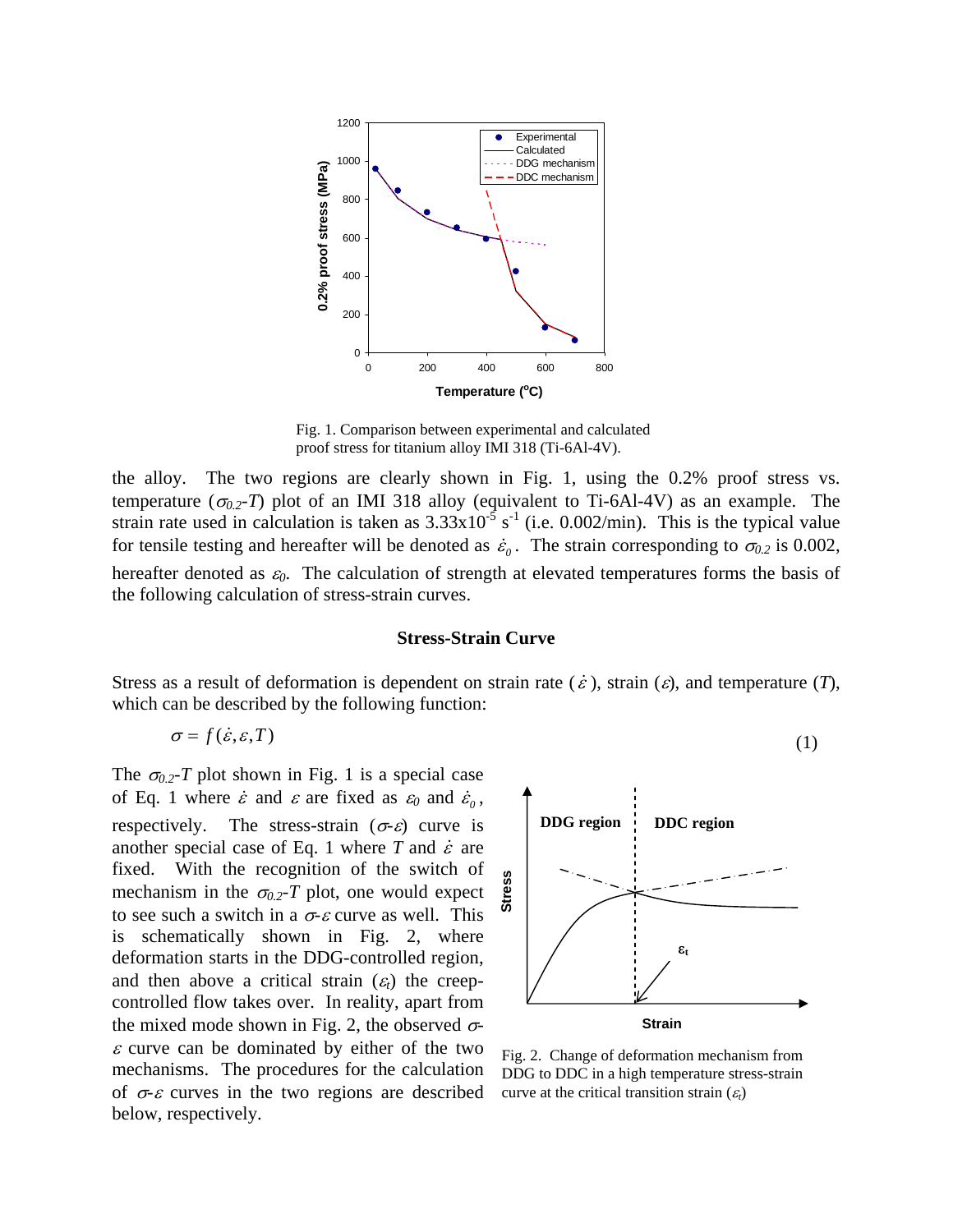## Stress-strain curve in DDG region

Stress-strain curve can be considered as the sum of an elastic region and a plastic region. In the elastic region, the stress is proportional to the strain according to Hooke's law. The plastic region is where strain hardening occurs. Stress is related to strain via work hardening coefficient *n* and constant *K*:

$$
\sigma = K \varepsilon^n \tag{2}
$$

The value of *n* can be estimated from  $\sigma_p$  via the following relationship:

$$
n = a \exp(b \sigma_{0.2}) \tag{3}
$$

where *a* and *b* are material constants dependent of alloy type. Their values have been fitted empirically for a wide range of titanium alloys [10]. When  $\sigma_{0.2}$  is known, *n* is known. As  $\sigma_{0.2}$  is the stress at strain  $\varepsilon_0$ , *K* can then be calculated as:

$$
K = \sigma_{0.2} / \varepsilon_0^{\ n} \tag{4}
$$

Most materials are sensitive to the rate of deformation, the so-called strain rate hardening. This behaviour often obeys a power law via strain rate sensitivity *m*. Strain rate hardening can be combined with strain hardening and described

as below:

$$
\sigma = K \varepsilon^n \dot{\varepsilon}^m \tag{5}
$$

When  $\sigma_{0.2}$  corresponds to  $\dot{\epsilon}_0$ , the 0.2% proof stress at strain rate  $\dot{\varepsilon}$  can be calculated as:

$$
\sigma = \sigma_p (\dot{\varepsilon} / \dot{\varepsilon}_0)^m \tag{6}
$$

Therefore the stress at any given strain and strain rate can be calculated, which gives the  $\sigma$ - $\varepsilon$  curve at any strain rate and temperature. Fig. 3 is the calculated stress-strain curves for an Ti6242 alloy at room temperature (RT) and 482°C. The strain rate used is  $3.33 \times 10^{-5}$  s<sup>-1</sup>. As this is in the DDG-controlled region, only strain hardening is observed.



Fig. 3. Comparison between experimental and calculated stress-strain curves for an Ti6242 alloy at RT and 482°C. The strain rate used is  $3.33 \times 10^{-5}$  s<sup>-1</sup>.

#### Flow stress curve in DDC region

When in the DDC region where deformation is creep-controlled, creep curves are usually used to describe strain as a function of stress, temperature and time *t*, i.e.:

$$
\varepsilon = g(T, \sigma, t) \tag{7}
$$

Since there are only two independent variables in strain, strain rate and time, Eq. 7 and Eq. 1 are essentially equivalent. A creep curve is therefore just another special case of Eq. 1 where *T* and  $\sigma$  are fixed.

A typical creep curve contains three stages: primary, secondary and tertiary. The creep model to describe the primary creep follows the work of Li [11]: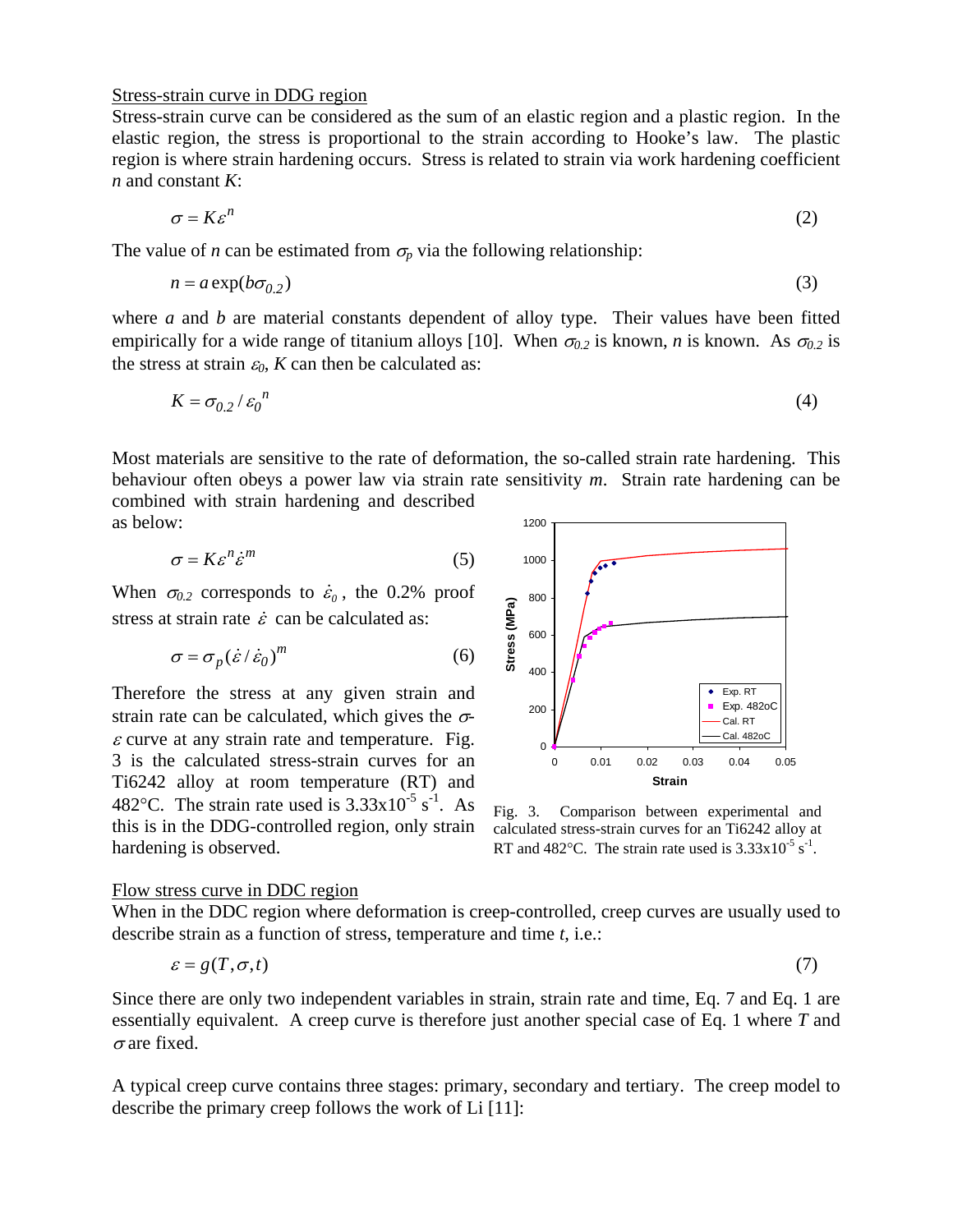$$
\dot{\varepsilon}_p = \frac{\dot{\varepsilon}_s}{K_0} \ln \left[ 1 + \frac{\dot{\varepsilon}_i - \dot{\varepsilon}_s}{\dot{\varepsilon}_s} (1 - e^{-K_0 t}) \right]
$$
\n(8)

where  $\dot{\varepsilon}_p$  and  $\dot{\varepsilon}_s$  are respectively the primary and secondary creep rates,  $\dot{\varepsilon}_i$  is the initial creep rate and  $K_0$  is an empirically evaluated materials constant.  $\dot{\varepsilon}_i$  is set to be proportional to  $\dot{\varepsilon}_s$  in the present study [12]. To account for the tertiary stage an empirical model is used, which relates the tertiary creep rate to the secondary rate and the creep rupture life:

$$
\dot{\varepsilon}_t = \left[2C_d t (t/R_l)^4\right] \dot{\varepsilon}_s \tag{9}
$$

where  $\dot{\varepsilon}_t$  is the tertiary creep rate,  $C_d$  is a "damage constant" and  $R_l$  is the rupture life, which can be readily calculated from  $\dot{\varepsilon}_s$  via a Monkman-Grant type relationship [9].

Solution to Eqs. 8 and 9 relies on prior knowledge of the secondary creep rate, which can be calculated via the equation below [9,13,14]:

$$
\dot{\varepsilon}_s = AD(Gb/RT)(\sigma/E)^{n'} \tag{10}
$$

where *A* is a material constant, *D* the diffusion coefficient, *b* the Burgers vector,  $\sigma$  now termed as the applied stress, G and E the shear and Young's modulus of the matrix at the creep temperature, respectively. The stress exponent n' is related to the mechanism of the creep and was set as 4 for both alpha and beta phases in titanium alloys. Almost all of the parameters in Eq. 10 can be calculated [9,15]. This leaves *A* as the only adjustable parameter, fitted with experimental results.

With the creep rates for all the three stages known from Eqs. 8, 9 and 10 for a given stress and temperature, strain  $\varepsilon$  as a function of time *t*, i.e. the creep curve, can be calculated as below:

$$
\varepsilon = (\dot{\varepsilon}_p + \dot{\varepsilon}_s + \dot{\varepsilon}_t)t \tag{11}
$$

At a fixed temperature, the stress-strain curves  $\sigma = f(\varepsilon, \dot{\varepsilon})$  and the creep curves  $\varepsilon = f(\sigma, t)$  are effectively forming the same surface in the 3D space of axes  $\sigma$ ,  $\varepsilon$ , and  $\dot{\varepsilon}$  or  $t$ . If a series of creep curves corresponding to different stresses are known, the stress-strain curve at a fixed strain rate can be obtained. The calculated flow stress curves of grade Ti-6Al-4V (ELI) are shown in Fig. 4



Fig. 4 . Comparison between experimental and calculated flow stress curves for a Ti-6Al-4V (ELI) alloy at (a) 950ºC with various strain rates, and (b) various temperatures with strain rate 0.1/s.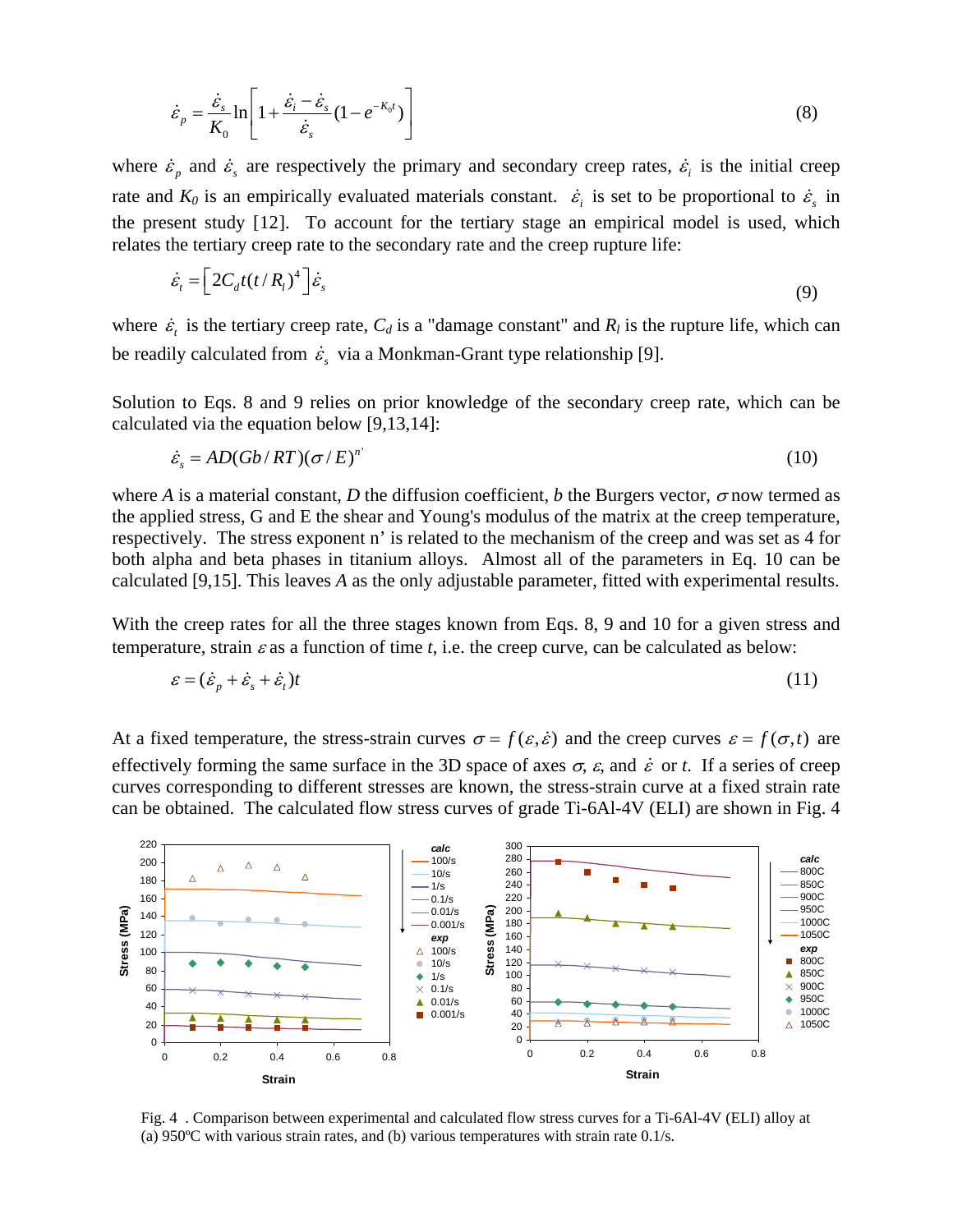together with experimental data, corresponding to various strain rates at 950°C and various temperatures at strain rate  $0.1 \text{ s}^{-1}$ , respectively. In all cases there is no detectable DDG region.

## **Applications of Model**

A computer model has been developed to combine the calculation of stress-strain curves in the two regions as described in the previous session. One can now calculate the stress-strain curve at any given temperature and strain rate. The switch of deformation mode shown in Fig. 2 is not observed in Figs. 3 and 4. This is because the value of  $\varepsilon_t$  can be quite different depending on temperature and strain rate. Generally speaking, higher temperatures and lower strain rates results in smaller  $\varepsilon_t$ . Such change in the shape of stress-strain curve is clear shown in Fig. 5, using an Ti-6Al-4V alloy as an example. The strain rate used in the calculation of Fig. 5(a) is  $3.33 \times 10^{-5}$  s<sup>-1</sup>, and the temperature for Fig. 5(b) is 700°C. Switch of deformation mode is clearly observed at 570°C in Fig. 5(a) and 0.1 s<sup>-1</sup> in Fig. 5(b), respectively. It should be noted that flow softening is often suggested to be due to recrystallisation. However, as clearly shown here, flow softening is a natural result of the DDC-controlled deformation whether or not recrystallisation takes place.



Fig. 5. Calculated flow stress curves for a Ti-6Al-4V alloy at (a) various temperatures with strain rate  $3.33 \times 10^{-5}$  s<sup>-1</sup>, and (b) 700°C with various strain rates. Switch of deformation mechanism is clearly marked when taking place at 570 $\degree$ C in (a) and 0.1 s<sup>-1</sup> in (b), respectively.

The consideration of such a switch in deformation mode allows strain hardening and flow softening to be naturally accounted for in the calculation of stress-strain curves. The problems associated with picking the right constitutive equation and assigning correct values to the material parameters involved have therefore been effectively removed. The predictive capability of the model in flow stress calculation for a wide range of Ti-alloys is demonstrated in Fig. 6, which have been tested over a wide range of temperatures and strain rates. The model has been implemented in computer software JMatPro [15]. Links with many CAE simulation packages have been established and the calculated flow stress data can now be organized in such a format that can be directly read by such packages [16].

#### **Summary**

The paper reports the development of a computer model that is able to calculate the high temperature strength and stress-strain curves in titanium alloys. Two mechanisms of deformation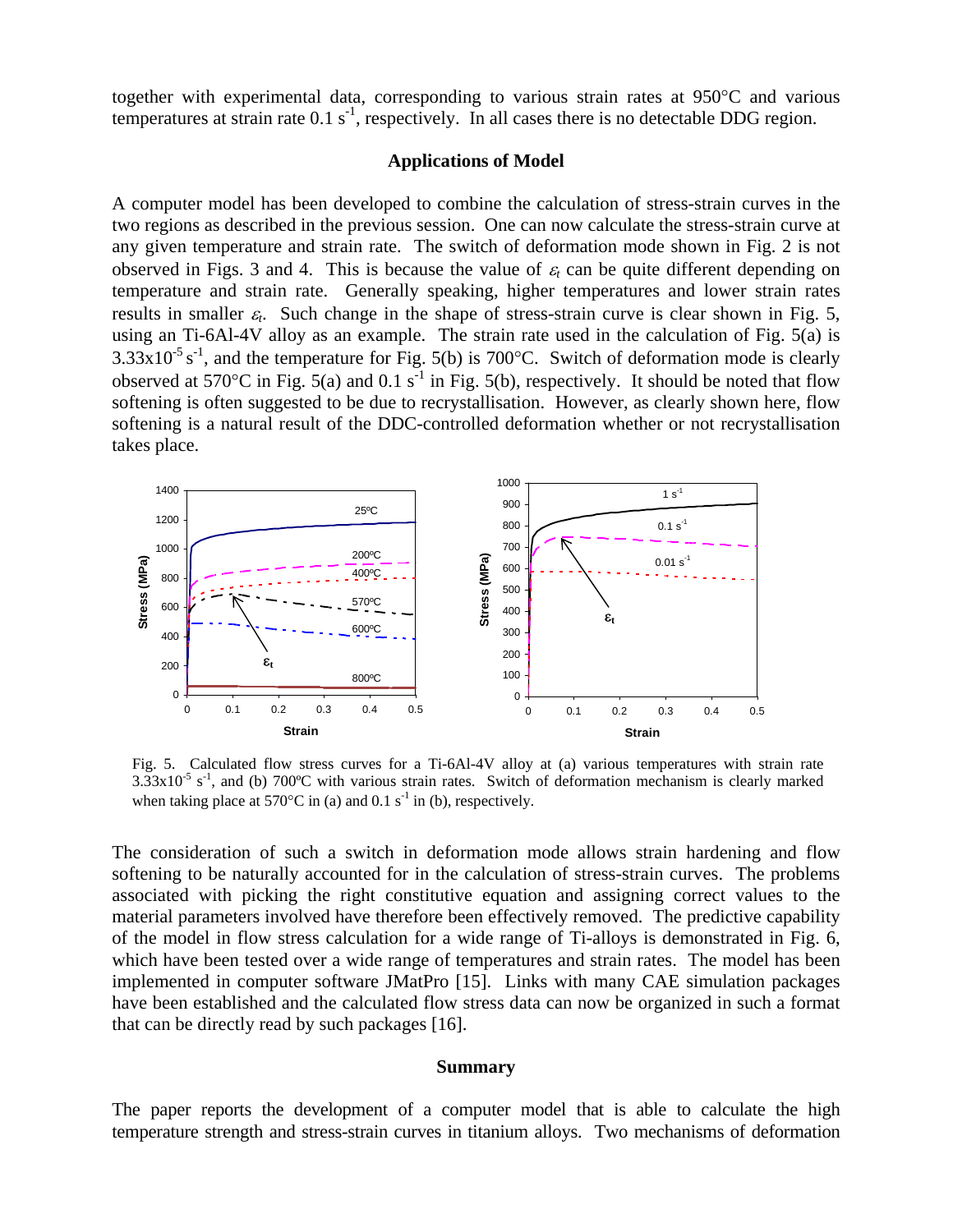

Fig. 6. Comparison between experimental and calculated flow stress for various titanium alloys at various temperatures and strain rates.

were considered in the model, dominated by either dislocation glide or dislocation climb. The model can therefore generate stress-strain curves very different in shape, with strain hardening, flow softening or a mixture of the two. The problem caused by lack of material data in CAE processing modelling has been largely overcome.

#### **References**

 $\overline{\phantom{a}}$ 

- [1] G.R. Johnson, W.H. Cook, in: Proceedings of the Seventh International Symposium on Ballistic, The Hague, The Netherlands, 1983, pp.541-547.
- [2] D. Umbrello, R. M'Saoubi, J.C. Outeiro, International Journal of Machine Tools and Manufacture 47 (2007) 462–470
- [3] D. Umbrello, J. Mater. Process. Tech. (2007), doi:10.1016/j.jmatprotec.2007.05.007
- [4] A. Söderberg, U. Sellgren, in: NAFEMS World Congress 2005, Malta, 17-20 May 2005.
- [5] R. Liang, A.S. Khan, International Journal of Plasticity 15 (1999) 963-980.
- [6] Y.B. Guo, J. Mater. Process. Tech. 142 (2003) 72-81.
- [7] B. Langrand, P. Geoffroy, J.L. Petitniot, J. Fabis, E. Markiewicz, P. Drazetic, Aerospace Science and Technology, 1999, no. 4,215-227.
- [8] Z. Guo, N. Saunders, A.P. Miodownik, J.P. Schillé, Materials Science Forum, 546-549 (2007) 1319-1326.
- [9] Z. Guo, N. Saunders, A.P. Miodownik, J.P. Schillé, Rare Metal Materials and Engineering, 35 (Sup. 1) (2006) 108-111.